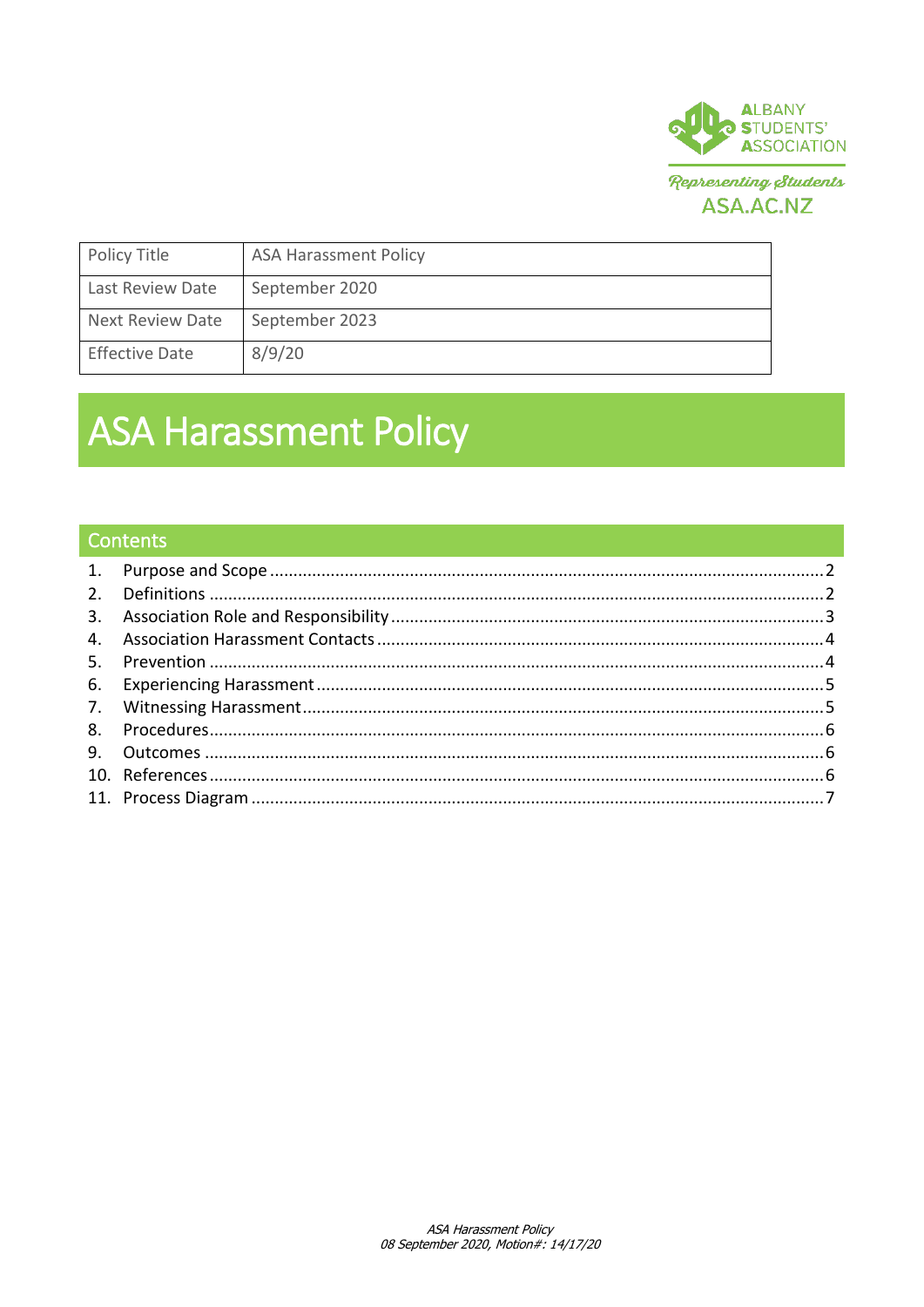### <span id="page-1-0"></span>1. Purpose and Scope

The purpose of this policy is to confirm Albany Students' Association's commitment to zero tolerance of all forms of harassment. This policy will explain

- What is considered as Harassment
- What everyone's responsibilities are
- The procedures that will be used for dealing with Harassment if it occurs

This policy covers:

- Everyone who works at the Association, including staff, executive, and volunteers
- Visitors to the Association, including students

And is applied:

- At the Association offices and worksite
- At Association events
- Outside of the workplace when it is related to Association work

## <span id="page-1-1"></span>2. Definitions

Harassment is a form of discrimination and is unlawful under the Employment Relations Act 2000 and the Human Rights Act 1993. Examples of Harassment include, but are not limited to:

- **Discrimination**
- Bullying
- Personal harassment
- Sexual harassment
- Bullying
- Abuse of power
- Malicious complaints

**Discrimination** - Conduct which results in less favourable treatment/conditions due for example to:

- Disability
- Marital status
- Religious or ethical beliefs
- Race / ethnicity
- Political opinion
- Sex / gender

**Bullying** –behavior that makes the recipient feel upset, threatened, humiliated or vulnerable. Examples of bullying can include:

- Threats and intimidation
- Verbal abuse, use of inappropriate language, shouting, using an unpleasant tone
- Nit-picking and fault finding without justification
- Belittling remarks to the recipient or behind their backs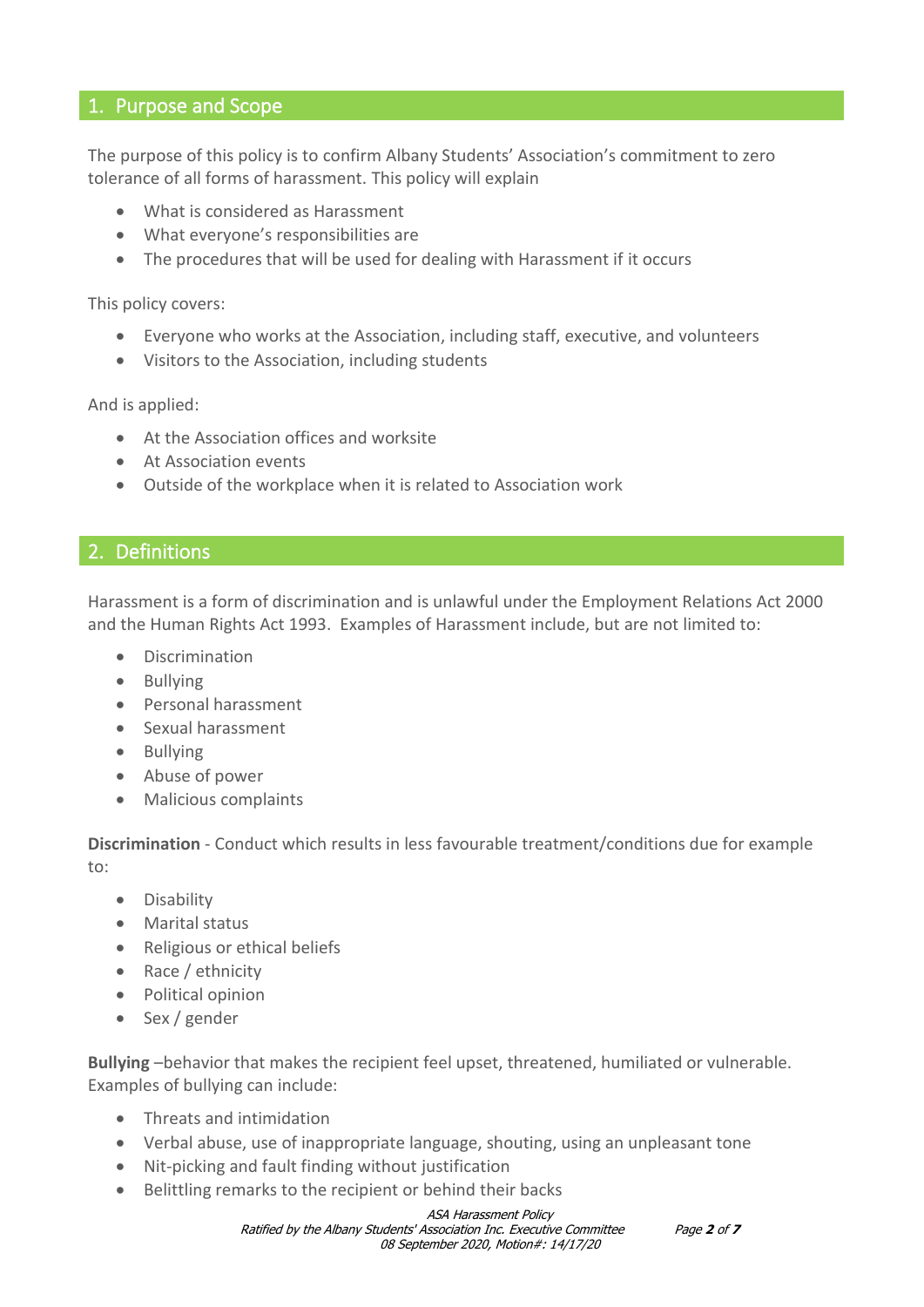• Bullying can take place be in person or online

**Personal harassment** – repeated behavior that humiliates, undermines or dominates another person, for example:

- Use of abusive or threatening language
- Physical threats
- Physical assaults

**Sexual harassment** –repeated unwelcome or offensive sexual behaviour that is of a nature to have a harmful effect, or which contains an implied or overt promise of preferential treatment or an implied or overt threat of detrimental treatment. Some examples of sexual harassment could be:

- offensive verbal comments of a sexual nature
- sexual or smutty jokes
- repeated comments or teasing about someone's alleged sexual activities or personal life
- persistent, unwelcomed message, social invitations, telephone calls, emails from colleagues at work or at home
- stalking or shadowing behaviours
- offensive hand or body gestures
- leering or ogling
- unwelcome physical contact, e.g. patting, pinching, touching, putting an arm around someone
- provocative visual material in either hardcopy or electronic media

**Abuse of supervisory power** – conduct of a manager or supervisor over another person, for example:

- Over loading with work and providing unreasonable deadlines
- Repeated criticism or undermining

**Malicious complaints** – false allegations constitute a form of harassment and may lead to disciplinary action against the complainant

**Examples of what does NOT constitute Harassment** – it is important that people try and view situations from another's perspective as what one person deems "ok" maybe be offensive to another person. But, in general terms, the following would not be considered harassment.

- friendships, sexual or otherwise, where both parties consent to the relationship
- friendly repartee, light-hearted exchanges or occasional compliments
- words or actions that are directed at the advancement of knowledge and are not targeted at individuals
- expressing an opinion different to that of others
- free and frank discussions about issues without personal insults

# <span id="page-2-0"></span>3. Association Role and Responsibility

The **Association** will:

• **not** tolerate harassment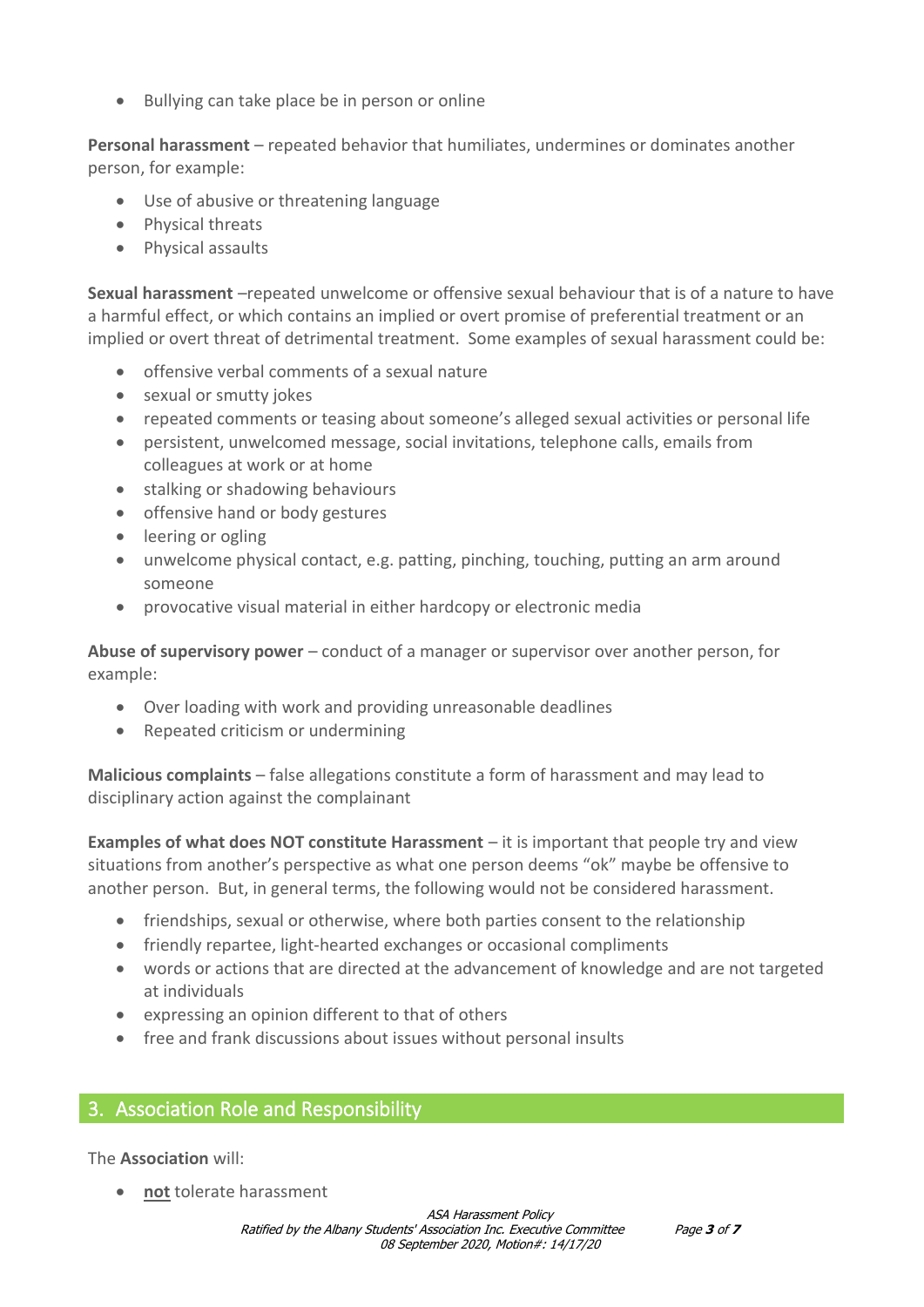- eliminate the risks from harassment so far as is reasonably practicable and if the risks cannot be eliminated, they will be minimised so far as is reasonably practicable
- establish a work culture that isfair and free of harassment and that promotes positive behaviour and work values
- focus on behaviour rather than people, and aim to promote harmonious relationships across the Association
- openly discuss harassment in both formal and informal settings
- ensure that staff employment agreements contain information on:
	- $\circ$  the right to raise a personal grievance under the Employment Relations Act 2000 or submit a complaint under the Human Rights Act 1993 to the Human Rights Commission
	- $\circ$  how to report harassment and what supports, protection and advice is available
	- o sexual assault leave entitlements
- make sure that staff, executive and volunteers have a range of ways to report harassment informally or formally
- treat all complaints seriously and take prompt action in response to any report of harassment
- provide a supportive environment to:
	- o those who believe they have been harassed
	- o those who have been accused
	- o those who may be witnesses or support people
- record and investigate all complaints impartially and confidentially and treat all parties fairly/impartially while the allegations are dealtwith and seek advice from both parties asto how they wish to deal with the situation
- find appropriate remedies and consequences for both confirmed and false harassment complaints. Depending on the situation:
	- o informal solutions may be appropriate
	- o formal solutions may be required
- seek advice from external specialists as required

# <span id="page-3-0"></span>4. Association Harassment Contacts

In order for individuals to feel confident to raise an harassment issue, the Association will appoint a minimum of 3 harassment contact people. These will usually be:

- General Manager
- Advocacy Coordinator
- Association President

The harassment contact person may not talk to anyone else about the issue without the permission of the complainant.

# <span id="page-3-1"></span>5. Prevention

Everyone involved with the Association has a role in preventing harassment and should be involved to:

- build a common understanding about what harassment is
- behave in a manner that does not harass others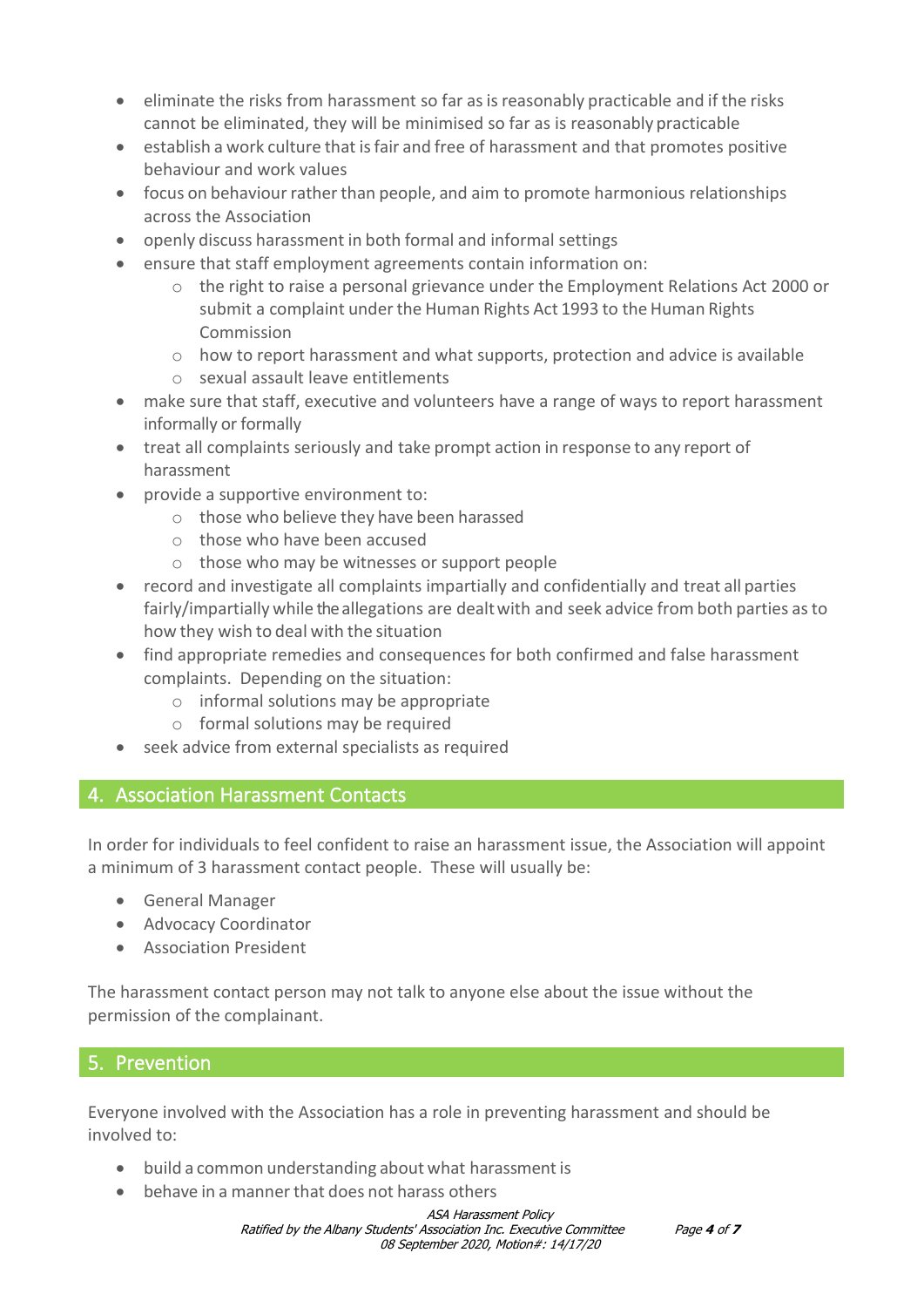- challenge inappropriate behaviour if they feel safe and comfortable to do so
- tell an Association Harassment contact person if they experience or see any harassment
- follow the Association's procedures when reporting sexual harassment
- look out for each other and provide a supportive environment

## <span id="page-4-0"></span>6. Experiencing Harassment

Since allegations of harassment are serious it is important to keep any information confidential to those directly involved.

#### **What to do if experiencing harassment** – options include

- Self-help seeking advice and support
	- $\circ$  telling the person, or persons, in private, that their behaviour is offensive and request that it stops, (but you should only do so **if you feel safe and comfortable to do so**)
	- o talking in confidence to a trusted person about what happened
	- o talking in confidence to an Association harassment contact person
	- o seeking advice from external agencies, e.g. Help Auckland, counsellors, lawyers etc
- Lodging a complaint to the Association; a complaint can result in either an informal resolution process or a formal complaint process.
- An **informal** resolution process will usually be a result of a discussion/mediation between the parties hosted by an Association harassment contact person
- A **formal** complaint should be in writing and should:
	- $\circ$  outline the event(s) that took place
	- o when it took place
	- o the impact the event had on the complainant
	- o any action undertaken by the complainant
	- o indication of desired outcome
	- o The complaint should be lodged with an Association harassment contact person.
- If a sexual assault has occurred, consider reporting it to the police.

# <span id="page-4-1"></span>7. Witnessing Harassment

This policy promotes that everyone involved at the Association has a role to play in preventing sexual harassment. Things you can do if you are a witness to such a situation include the following, (but you should only do so **if you feel safe and comfortable to do so**).

- intervene in a non-threatening way, by making yourself a third party in the situation to prevent it from continuing/escalating
- speak in confidence to the person who is being harassed
- speak in confidence to the person who is demonstrating the harassment
- report what you have witnessed in confidence to an Association harassment contact person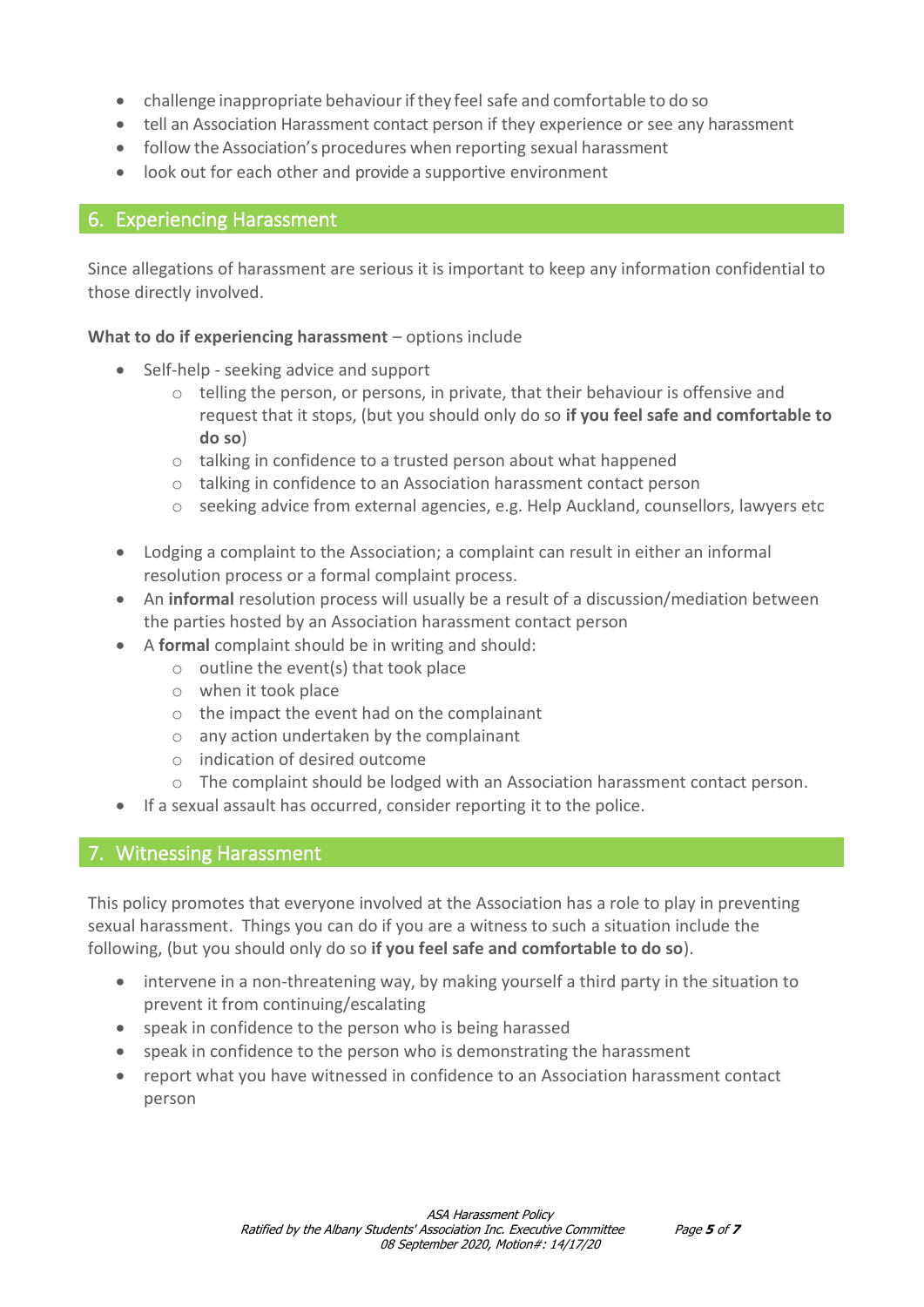#### <span id="page-5-0"></span>8. Procedures

The Association commits to taking all complaints seriously and investigating them in a timely fashion to minimise the harm to the complainant and the Association environment. The internal complaints process is designed to be:

- **Accessible** a minimum of 3 harassment contact people are appointed
- **Fair** natural justice requires that a person against who an allegation is made, is told all of the substance of the allegation if a decision is made to formally investigate a matter, but does not necessarily require disclosure of the identity of the person raising the concern.
	- o equal consideration of the rights of both the complainant and the respondent
	- $\circ$  the respondent will be informed of the allegations and will be given the opportunity to respond to the allegations
- **Confidential** information about an allegation is only provided to those people who need to know about it. The complainant will be notified of this prior to the sharing of information about the allegation.
- **Efficient** the complaint process is to be conducted without delay and dealt with impartially and without bias at the lowest appropriate level of intervention.

#### <span id="page-5-1"></span>9. Outcomes

Whether allegations are admitted/substantiated or denied/found to be false, the resolution process could involve:

- An apology
- Counselling or training
- Warnings or dismissal

#### <span id="page-5-2"></span>10.References

- Human Rights Act 1993
- Privacy Act 1993
- Employment Relations Act 2000
- Health and Safety at Work Act 2015
- Worksafe policy and procedures
- Massey University harassment and discrimination at work policy